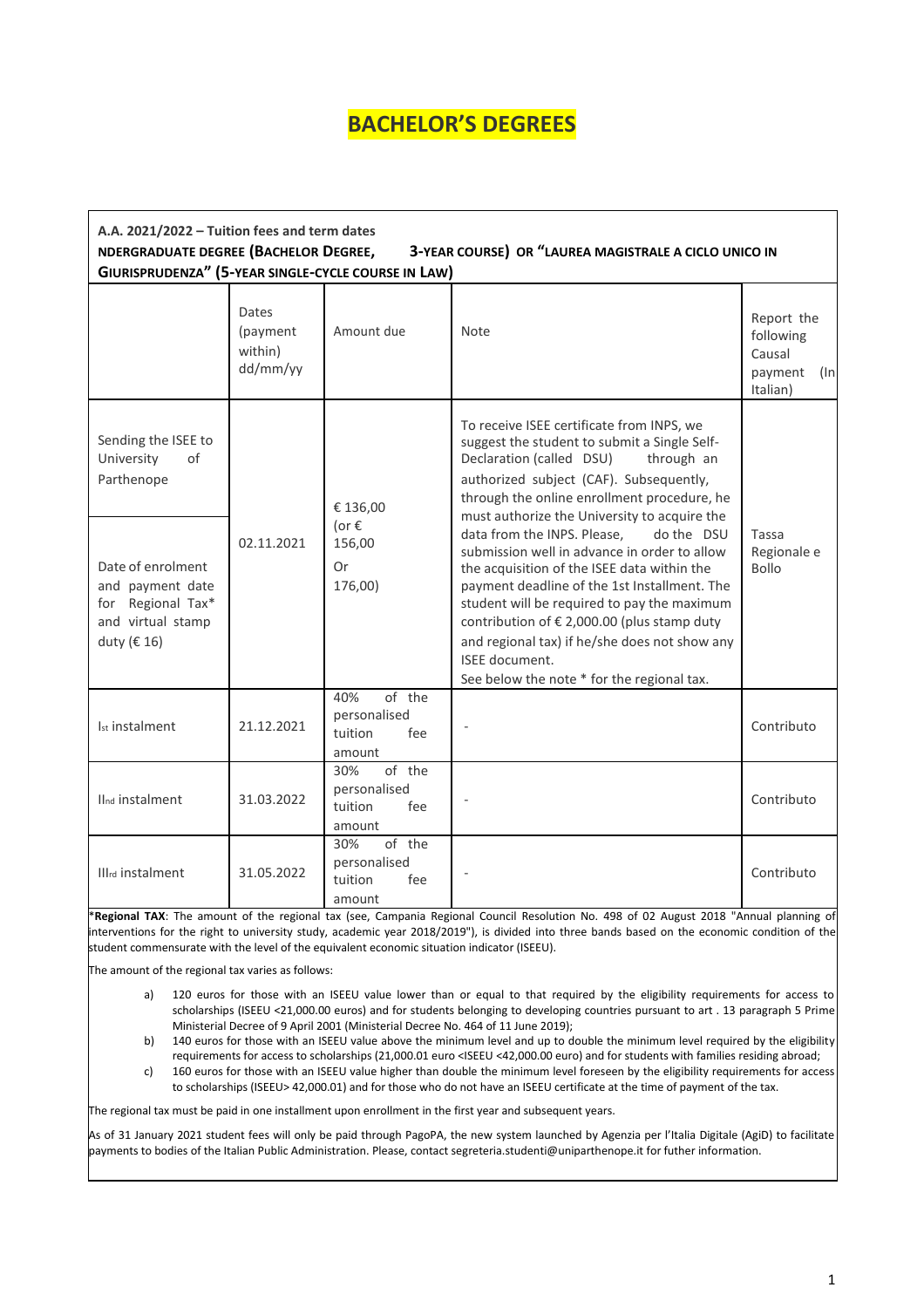## **MASTER'S DEGREES I st Year (First Enrolment)**

| A.A. 2021/2022 – Tuition fees and term dates          |  |  |  |  |  |
|-------------------------------------------------------|--|--|--|--|--|
| <b>GRADUATE DEGREE (MASTER DEGREE, 2-YEAR COURSE)</b> |  |  |  |  |  |

|                                                                                                                                                         | Dates<br>(payment<br>within)<br>dd/mm/yy | Amount due                                                                 | Note                                                                                                                                                                                                                                                                                                                                                                                                                                                                                                                                                                                                                                                                                        | Report the<br>following<br>causal<br>payment (in<br>Italian) |  |  |
|---------------------------------------------------------------------------------------------------------------------------------------------------------|------------------------------------------|----------------------------------------------------------------------------|---------------------------------------------------------------------------------------------------------------------------------------------------------------------------------------------------------------------------------------------------------------------------------------------------------------------------------------------------------------------------------------------------------------------------------------------------------------------------------------------------------------------------------------------------------------------------------------------------------------------------------------------------------------------------------------------|--------------------------------------------------------------|--|--|
| Sending the ISEE to<br>University<br>of<br>Parthenope<br>Date of enrolment<br>and payment date<br>for Regional Tax*<br>and virtual stamp<br>duty (€ 16) | 28.02.2022                               | € 136,00<br>(or $\epsilon$<br>156,00<br><b>Or</b><br>176,00)<br>$\sigma$ f | To receive ISEE certificate from INPS, we<br>suggest the student to submit a Single Self-<br>Declaration (called<br>DSU)<br>through an<br>authorized subject (CAF). Subsequently,<br>through the online enrollment procedure, he<br>must authorize the University to acquire the<br>data from the INPS. Please,<br>do the DSU<br>submission well in advance in order to allow<br>the acquisition of the ISEE data within the<br>payment deadline of the 1st Installment. The<br>student will be required to pay the maximum<br>contribution of € 2,000.00 (plus stamp duty<br>and regional tax) if he/she does not show any<br>ISEE document.<br>See below the note * for the regional tax. | Tassa<br>Regionale e<br><b>Bollo</b>                         |  |  |
| Ist instalment                                                                                                                                          | 31.03.2022                               | 50%<br>the<br>personalised<br>tuition<br>fee<br>amount                     |                                                                                                                                                                                                                                                                                                                                                                                                                                                                                                                                                                                                                                                                                             | Contributo                                                   |  |  |
| IInd instalment                                                                                                                                         | 31.05.2022                               | of<br>the<br>50%<br>personalised<br>tuition<br>fee<br>amount               |                                                                                                                                                                                                                                                                                                                                                                                                                                                                                                                                                                                                                                                                                             | Contributo                                                   |  |  |

\***Regional TAX**: The amount of the regional tax (see, Campania Regional Council Resolution No. 498 of 02 August 2018 "Annual planning of interventions for the right to university study, academic year 2018/2019"), is divided into three bands based on the economic condition of the student commensurate with the level of the equivalent economic situation indicator (ISEEU).

The amount of the regional tax varies as follows:

- a) 120 euros for those with an ISEEU value lower than or equal to that required by the eligibility requirements for access to scholarships (ISEEU <21,000.00 euros) and for students belonging to developing countries pursuant to art . 13 paragraph 5 Prime Ministerial Decree of 9 April 2001 (Ministerial Decree No. 464 of 11 June 2019);
- b) 140 euros for those with an ISEEU value above the minimum level and up to double the minimum level required by the eligibility requirements for access to scholarships (21,000.01 euro <ISEEU <42,000.00 euro) and for students with families residing abroad;
- c) 160 euros for those with an ISEEU value higher than double the minimum level foreseen by the eligibility requirements for access to scholarships (ISEEU> 42,000.01) and for those who do not have an ISEEU certificate at the time of payment of the tax.

The regional tax must be paid in one installment upon enrollment in the first year and subsequent years.

Since 31 January 2021 the student will pay the fees through PagoPA, the new system launched by Agenzia per l'Italia Digitale (AgiD) to facilitate payments to bodies of the Italian Public Administration. Please, contact segreteria.studenti@uniparthenope.it for futher information.